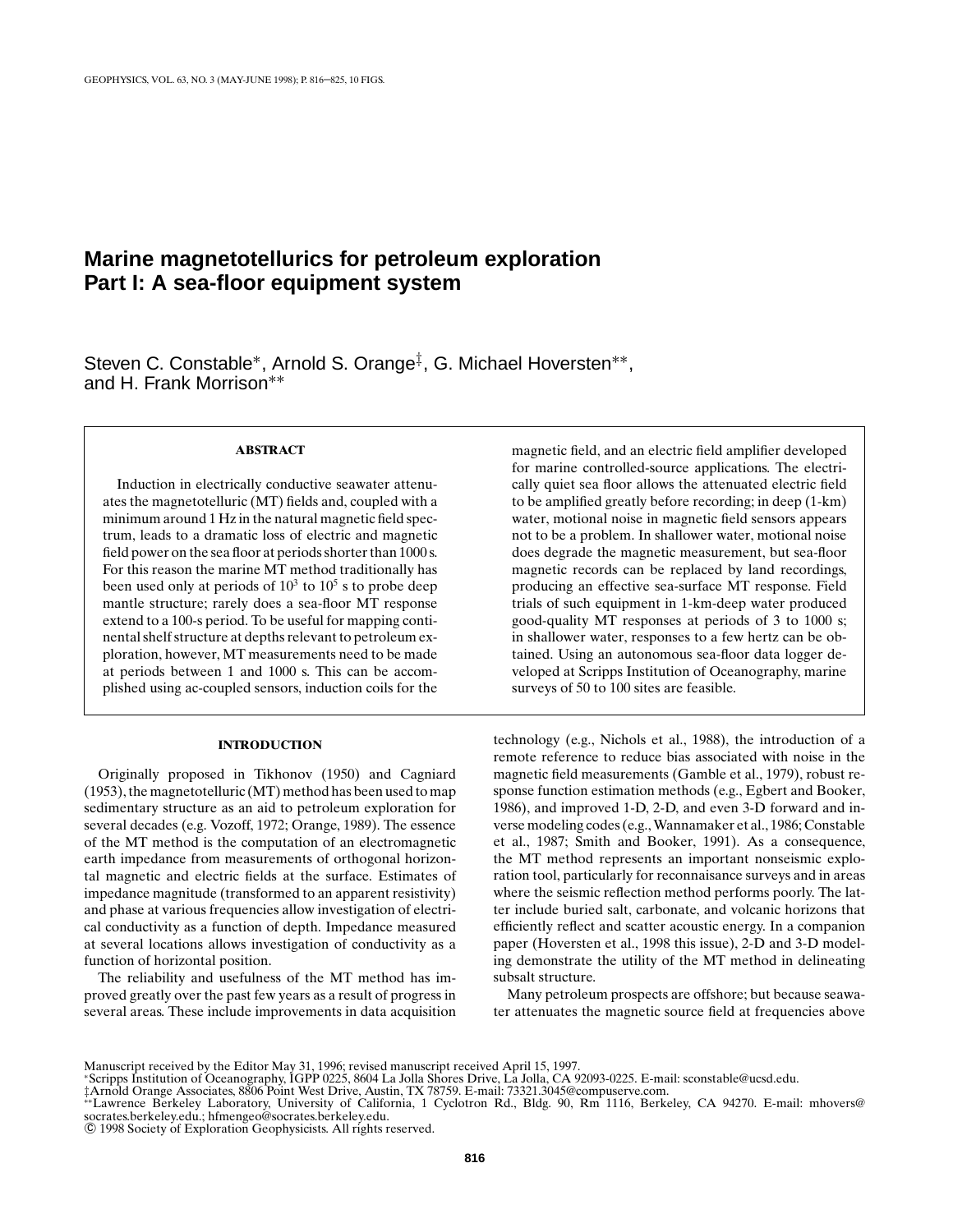0.01 Hz, the marine MT method traditionally has been considered sensitive only to great depths (e.g., reviews by Law, 1983; Constable, 1990; Palshin, 1996). Indeed, the focus of marine MT instrumentation has been drift-free measurement of electromagnetic (EM) fields at essentially dc frequencies by the use of torsion fiber and fluxgate magnetometers and waterchopped electric field sensors (e.g., Filloux, 1987). Deployed mainly on the deep sea floor to study mantle conductivity structure, these instruments rarely provide responses at periods shorter than a few hundred seconds.

Investigations of shallow conductivity have been undertaken using a controlled-source method, replacing the lost power at high frequencies using a man-made transmitter positioned on or close to the sea floor (e.g., Constable and Cox, 1996; Edwards et al., 1981). However, the use of a marine controlled-source method is technologically challenging, and the method favors the more resistive hard-rock sea floor of the deep ocean over the conductive sediments of petroleum targets on the continental shelf. Modeling a 3-D source field also presents a greater difficulty than modeling the MT plane-wave source.

A companion paper (Hoversten et al., 1998, this issue) shows that data in the frequency band 0.001–1 Hz are sensitive to structures typical of those encountered in the exploration for oil and gas. Our paper demonstrates that if instrumentation and processing are optimized for this frequency band, then the marine MT method is indeed viable. This work resulted from field trials conducted to provide the petroleum industry with a usable offshore natural-source electromagnetic exploration method (Constable et al., 1994).

## **SEA-FLOOR MAGNETOTELLURIC FIELDS**

Simple 1-D theory demonstrates that for downward-propagating energy, electric and magnetic fields measured on the sea floor provide an MT impedance for the subsea section that is independent of the overlying conductive layer. It appears, then, that one may neglect the effect of the sea-water layer and approach sea-floor MT just as for land MT. However, although the field ratio is unchanged, the fields themselves will be attenuated by induction in the seawater layer, so the instrumental and logistical impact of smaller fields must be considered.

The decay of external electric and magnetic fields through seawater depends both on attenuation in seawater and on the reflection coefficient of the sea floor and so cannot be estimated in detail prior to carrying out an electromagnetic survey. However, general predictions can be made. To model the effect of the seawater layer, we use the theory developed by Schmucker (1970, 61–65) for a layered (1-D) structure, in which *N* layers are numbered downward starting at layer one (the surface layer). The MT ratio of electric field *E* to magnetic induction *B* at the surface of this model can be written as

$$
\frac{E}{B} = \frac{i\omega}{k_1 G_1}.
$$

The complex skin depth or propagation constant *k* for zero wavenumber (plane waves) is given for each layer of conductivity  $\sigma_i$  at a frequency f by

$$
k_j = \sqrt{\omega \mu_o i \sigma_j} = \sqrt{2\pi f \mu_o i \sigma_j} , \qquad j = 1, \dots N.
$$

*G* is a dimensionless quantity defined for the top of each layer of thickness  $h_i$  and can be obtained from the recurrence relation

$$
G_j = \frac{k_{j+1}G_{j+1} + k_j \tanh(k_j h_j)}{k_j + k_{j+1}G_{j+1} \tanh(k_j h_j)},
$$

started by setting  $G_N = 1$ . (The familiar MT apparent resistivity and phase are related to *G* by  $\rho_a = \omega \mu_o / |k_1 G_1|^2$  and  $\phi = \arctan[\text{Imag}(k_1G_1)/\text{Real}(k_1G_1)].$ 

Schmucker's formulation allows one to write the ratio of the electric field at the bottom of any layer  $E_{i+1}$  to the electric field at the top of that layer  $E_i$  as

$$
\frac{E_{j+1}}{E_j} = \cosh(k_j h_j) - G_i \sinh(k_j h_j)
$$

and the magnetic field ratio as

$$
\frac{B_{j+1}}{B_j} = \frac{k_{k+1}G_{j+1}}{k_jG_j}(\cosh(k_jh_j) - G_j\sinh(k_jh_j)).
$$

Figure 1 presents an example of the attenuation through 100 m and 1000 m of seawater over half-spaces of 1 and 100  $\Omega$ m resistivity. The effect of the resistive sea floor is to enhance slightly the magnitude of the electric fields over their half-space values. The effect of the sea floor on the magnetic field, on the other hand, is much larger, and increasing the resistivity of the sea floor greatly attenuates the fields over their half-space values.

The impact on sea-floor MT measurements is clear: for a moderately resistive seabed, the magnetic field is attenuated one to two orders of magnitude across the usable MT band. Fortunately, the resistivity of sea-floor sediments is unlikely to exceed 100  $\Omega$ m. The sea-floor electric field shows no attenuation—even an enhancement—but short-period seasurface electric fields are already 17 times smaller than they would be over a 100- $\Omega$ m half-space because of the highly conductive seawater. The effect of a seawater layer gives rise to quite different field behavior than found on land. The electric field varies significantly from place to place on land as the subsurface resistivity changes, while the magnetic field varies much less (and not at all for 1-D structures). On the sea floor, the magnetic field varies markedly with subsurface structure, and both the magnetic and electric fields contain information on structure, even for the 1-D case. A companion paper (Hoversten et al., 1998 this issue) quantifies this effect for 2-D structures and considers the effects of vertical magnetic fields and currents associated with lateral conductivity contrasts.

#### **INSTRUMENTATION**

Marine MT studies have traditionally used fluxgate or torsion fiber magnetometer sensors and dc coupled electric field sensors (e.g., Filloux, 1987), both because upper mantle structure has been a target of interest and because generally it was considered that sea-floor fields below periods of 100–1000 s were too small to measure. On land, however, MT exploration for shallower targets is conducted with induction coils that respond to the time derivative of the magnetic field. This ac coupling removes the 50 000-nT main component of the field; but because the natural field spectrum is very red at frequencies below 1 Hz, coils can be used effectively to periods in excess of 1000 s. We use the BF-4 magnetometer coil manufactured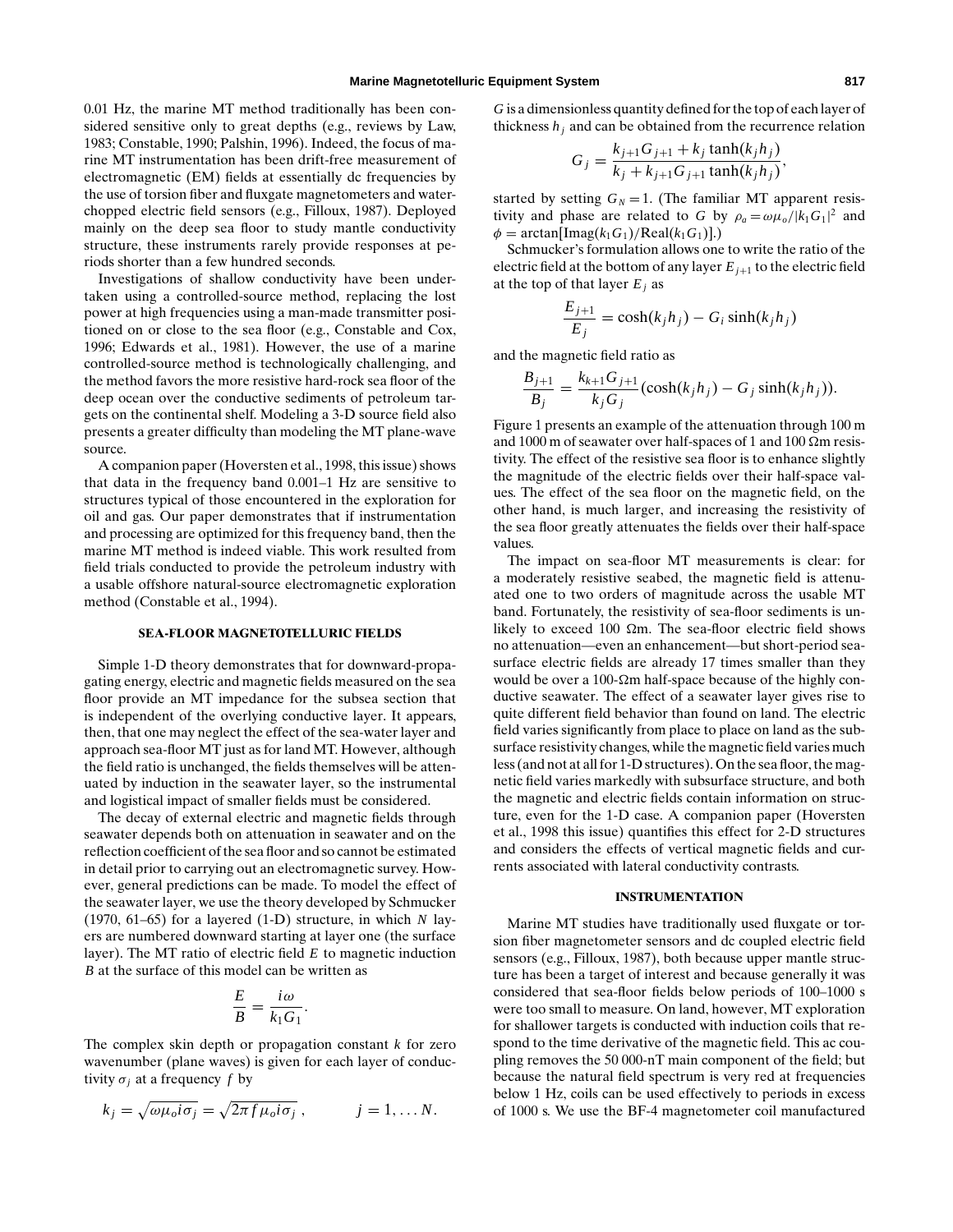**818 Constable et al.**

by Electromagnetic Instruments Inc. (EMI), which has a frequency response shown in Figure 2.

It follows that ac coupling is also appropriate for measuring electric fields, and the amplifier described by Webb et al. (1985), developed for sea-floor controlled-source applications, is well suited to sea-floor MT. This amplifier is designed to take advantage of the low noise and low impedance of the marine silver-silver chloride electrodes described by Webb et al. (1985). After a large (20 000- $\mu$ F) series coupling capacitor, the first stage is a power field effect transistor bridge, which chops the signal at 2 kHz. The second stage is a 30:1 step-up transformer, which provides transformer isolation for the electrodes and impedance matching prior to further amplification. Only after the transformer stage does conventional amplification using active components occur. The amplifier has a total gain of  $10^6$  and a noise level lower than Johnson noise from the 6- $\Omega$ electrode impedance. Although the two-pole, low-frequency roll off of this original amplifier is somewhat severe (Figure 2), a new amplifier developed specifically for MT applications with a higher input impedance (2700  $\Omega$  versus 58  $\Omega$  for the original version) has a low-frequency roll off very similar to that of the BF-4 coils, at the cost of slightly higher amplifier noise.

The MT method requires time series of electric and magnetic fields that are many times longer than the longest period of interest; a typical recording time of 10 hours would be used to obtain reliable MT responses at 1000-s periods or greater. It is impractical to moor a ship for this length of time and somewhat difficult to do in deep water, so we chose autonomous



FIG. 1. Ratios and phase leads of sea-floor electric and magnetic fields to sea-surface fields. Solid lines are for a 1- $\Omega$ m sea floor, coarsely broken lines are for a 100- $\Omega$ m sea floor, and finely broken lines represent simple half-space attenuation (i.e., attenuation with a sea floor of seawater conductivity). Water depths of 100 m and 1 km are modeled.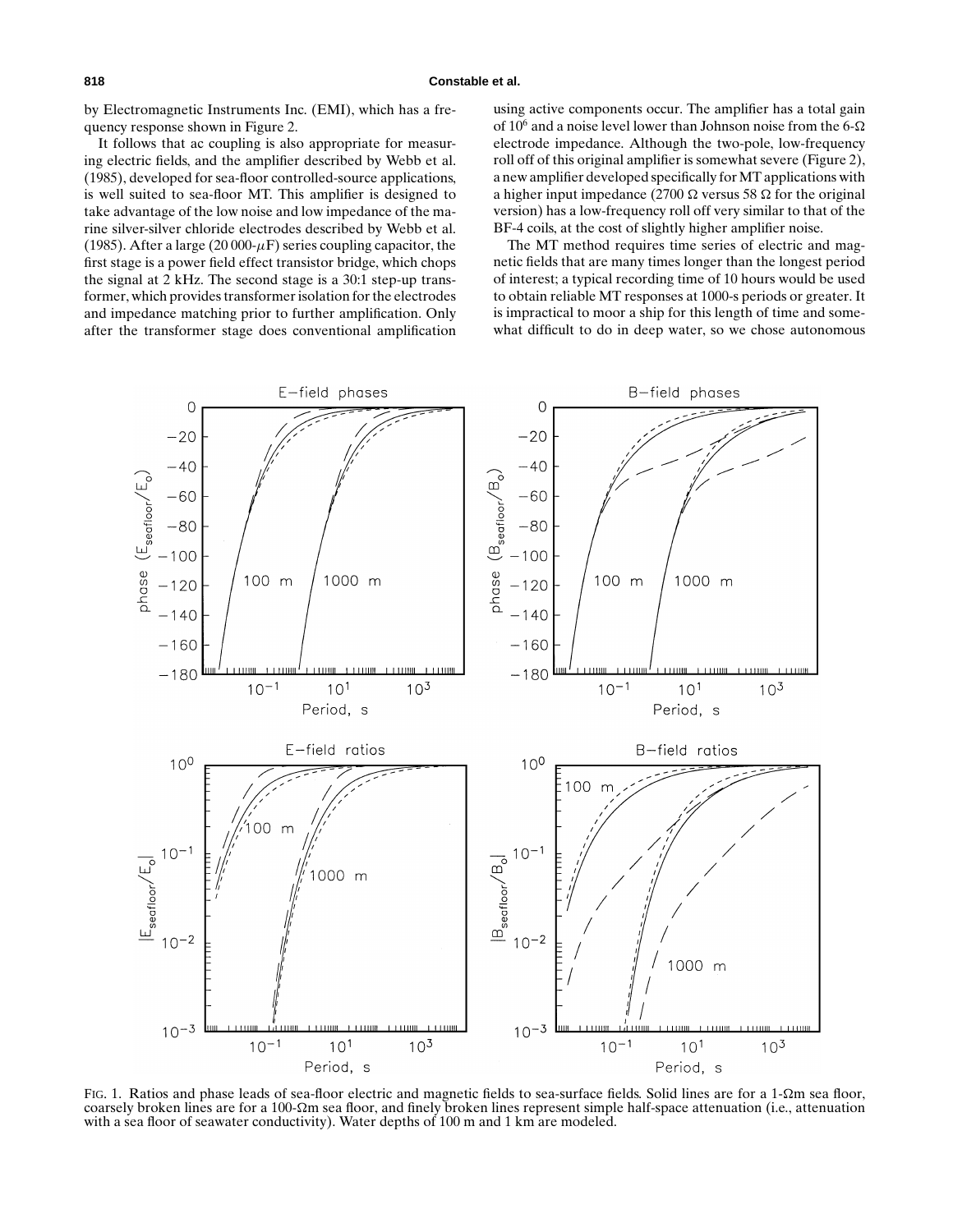data recorders rather than wireline instrumentation. Sea-floor data loggers have been developed for a variety of applications at Scripps Institution of Oceanography (SIO). Two generations of instrument have been tested for sea-floor MT: an older unit based on Onset Corporation's C44 bus and CPU-88 computer, described by Webb et al. (1985) and Constable and Cox (1996), and a newer unit based on Onset's Tattletale 8 (TT8) computer/logger. The capabilities of the two instruments are similar: 6–16 channels of 16-bit data, 256 Hz to 2 kHz maximum sampling rate, 4–40 Gbytes of data storage, up to 12 months' endurance, 1–10 ms/day crystal clock drift. The most significant difference is that the newer instrument is smaller, lighter, and thus better suited to operations where equipment is air freighted to the field area and instruments are deployed and redeployed daily.



FIG. 2. Frequency response of the BF-4 induction coil and the older and newer versions of the sea-floor electric field amplifier described by Webb et al. (1985).

Figure 3 shows a block diagram of the second-generation data logging electronics, configured for four-component MT acquisition. The TT8 logger unit has been augmented by a small computer systems interface, allowing two disk drives of up to 10 Gbytes each to be installed. A software data compression algorithm allows about a factor of two reduction in data volume. An external crystal oscillator with a drift rate of about one in 10<sup>8</sup> provides timing accurate to about 1 ms during a one-day deployment, and the TT8's on-board 12-bit analog-to-digital (A/D) converter has been replaced by an external 16-bit A/D converter that can multiplex up to 16 channels of data.

The new logger was developed in conjunction with a marine seismology group at SIO, so attributes such as the massive data storage and highly accurate crystal clocks have been driven by the need to collect long-time series of seismic data. These features represent no disadvantage for MT data acquisition. Although still under some development to reduce power consumption, at a typical sample rate of 25 Hz/channel the logger consumes under 500 mW, allowing it to run for about a week from a pack of D-cell nickel-cadmium batteries. During this time the logger collects 120 Mbytes of data, easily accommodated on a modern disk drive.

Figure 4a shows a unit being deployed from a 40-m-long ship, and Figure 4b shows a drawing of the same instrument with components labelled. Logger electronics reside in a 15-cm-ID 7075-T6 aluminum tube, anodized and painted to resist corrosion by seawater and terminated by two endcaps sealed with O-rings. One endcap has ports to start the computer and purge damp air from the instrument, and the other has high-pressure underwater connectors for linking the sensors to the logger inputs. The entire system is capable of resisting water pressure to depths of 6000 m. A second, smaller pressure case houses acoustic release and navigation electronics. The acoustic unit locates the instrument underwater and releases the package from the sea floor at the end of the recording period. Acoustic pings at around 12 kHz frequency and 20 ms duration are generated by a ship-board system, and the sea-floor unit replies with a similar ping immediately on receiving the outgoing signal. The two-way traveltime can then be used to determine the range of the instrument from the ship, allowing sea-floor locations accurate to a few meters to be determined



FIG. 3. Block diagram of SIO data logger, configured to collect four-component MT data.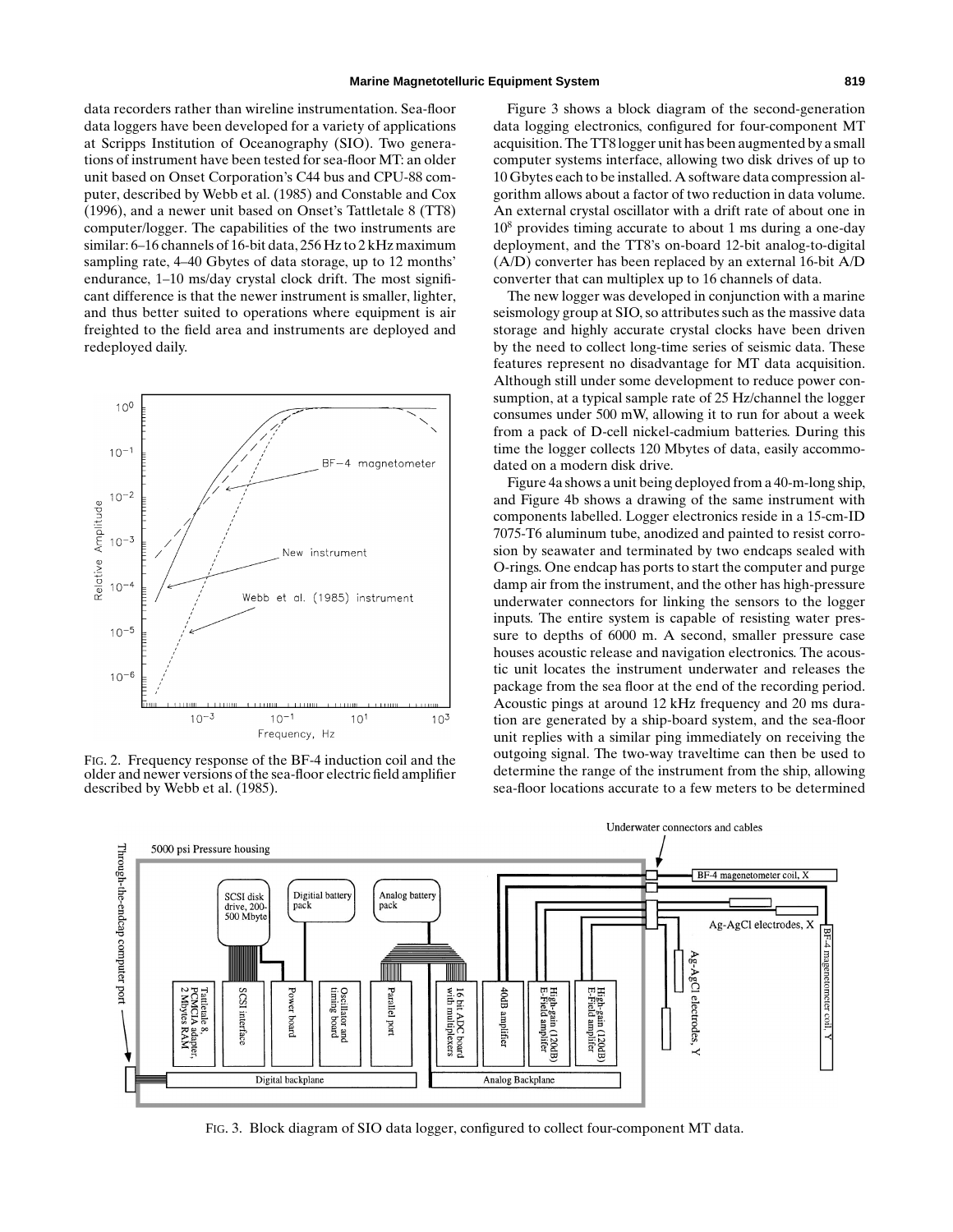from differential Global Positioning System (GPS) ship positions.

The logger and release pressure cases are supported in a polyethylene framework, which protects the instrument from damage during handling and supports the four glass flotation spheres, two magnetometer coils, four 5-m electrode arms, and concrete anchor. The Webb et al. (1985) instrument has a recording magnetic compass inside the logger pressure case. Not only is this undesirably close to magnetic components of the instrument, but also loading and developing photographic film becomes tedious when several instruments are deployed each day. For the new instrument an external compass



**b)**



FIG. 4. (a) Sea floor MT instrument being deployed from a 40-m-long ship. (b) Line drawing of sea-floor MT instrument. A 60-kg concrete anchor held beneath the center of the package sinks the device to the sea floor. The anchor is released by the acoustic unit on receipt of a command code, and the device rises to the surface with the help of the glass flotation spheres. The electric dipole arms are 5-m lengths of 5-cm-diameter polypropylene pipes terminated with silver–silver chloride electrodes. Dipole cables run along the insides of the tubing.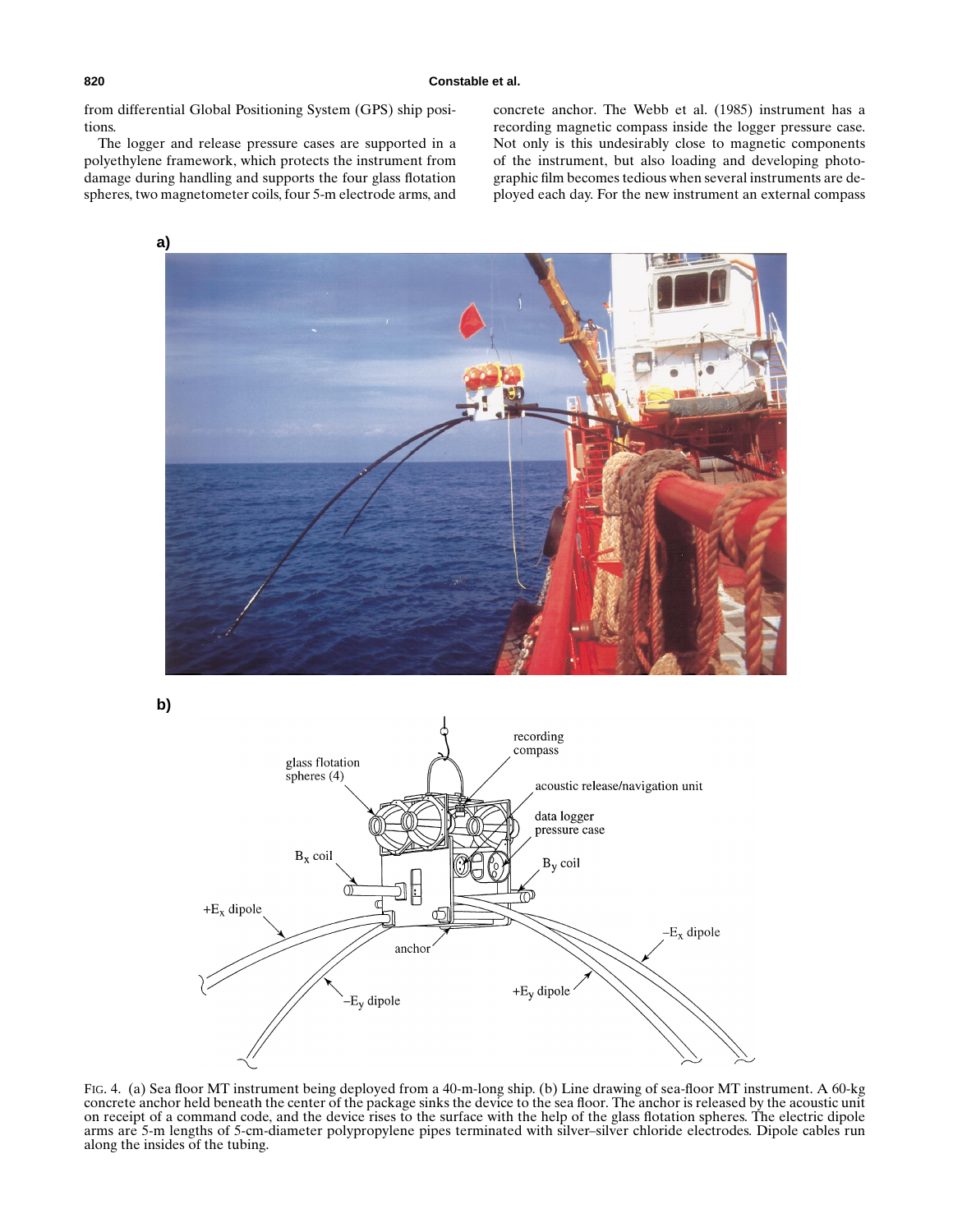equipped with a timed release based on dissolving sugar crystals is used. About one hour after deployment, this device locks a compass needle mechanically to record the orientation of the system on the sea floor.

Each acoustic unit also responds to three different coded sequences of timed pings and, on command, will go quiet, wake up, or release the instrument. During marine operation, a 60-kg (air weight) concrete anchor is attached to the plastic frame by means of a short, nylon-insulated stainless steel wire (burn wire). The insulation is cut to bare a 2-mm section of wire, and the wire is electrically connected to the release unit. On receipt of the release command, the acoustic unit supplies the cut wire with +18 V from internal batteries. Within about 15 minutes, this positive voltage causes the steel wire to electrolyze away, releasing the anchor from the instrument and allowing the positively buoyant package to float to the surface for recovery.

Remote reference processing requires that data at the base and reference sites be acquired simultaneously with synchronized acquisition systems. More importantly, processing sea-floor data with land magnetometer components requires precise timing; phases accurate to 5◦ at a frequency of 2 Hz require timing to 7 ms or better. Since the sea-floor instruments are autonomous and beyond the reach of radio communication, accurate timing must be accomplished by on-board quartz clocks. The on-board clocks are started using a GPS time standard with initial timing accurate to  $1-10 \mu s$ . After recovery, clocks are again checked against the GPS standard to estimate drift or error. Drift rates are typically less than 1 ms/day.

## **OFFSHORE TESTING**

Although sea-floor electric fields are very small compared to their terrestrial counterparts, the sea floor is a benign and quiet environment for measuring electric fields. By contrast, land E-field measurements are plagued with all manner of difficulty: 60- or 50-Hz power, active corrosion protection systems, stray currents from electric trains and other industrial infrastructure, large temperature variations, streaming potentials in soils, mineral redox reactions, and variations in soil dampness and permeability.

Figure 5 presents an estimate of electrode, amplifier, and instrument noise obtained by taking the difference between the signals recorded on two 300-m-long parallel, adjacent, and identical electric field antennas. These data came from



FIG. 5. Sea-floor electrode and instrument noise, obtained by spectral analysis of the difference between the signals on two parallel 300-m electric field antennas. For comparison, see laboratory measurements of Ag-AgCl electrode noise made by Petiau and Dupis (1980).

an instrument 1500 m deep in the North Atlantic, deployed as part of the controlled-source EM experiment reported by Sinha et al. (1997). Although electrode noise dominates the system below about 1 Hz, the flattening of the curve above this frequency is likely to be associated with noise from the recording system. For comparison, the laboratory results of Petiau and Dupis (1980) are shown. Even in the controlled environment of the laboratory, electrode noise is over two orders of magnitude worse in parts of the spectrum. This is explained by the isothermal and isosaline conditions on the sea floor, as well as the large (20-cm-long) electrodes used. Not only is Johnson noise minimized by using large, low-impedance electrodes, but there is evidence that larger electrodes are intrinsically quieter. The curves converge at low frequency, but in the field the factors cited above would severely degrade electrode performance over the laboratory values.

To evaluate the operation of the MT instrument system, we have tested it in various water depths off San Diego. The first test was conducted April 7–16, 1994, by fitting three orthogonal BF-4 to coils one of the original ELF-type SIO electric field recorders described by Webb et al. (1985) and Constable and Cox (1996). This instrument was deployed in 1000 m of water in the San Diego Trough, approximately 30 km offshore and due west of SIO (Figure 6). The sea-floor instrument was also fitted with a pressure sensor of the type described by Cox et al. (1984), allowing pressure variation measurements between the Nyquist frequency and about a 1000-s period.

A second sea-floor data logger was deployed at Pinyon Flat Geophysical Observatory about 150 km northeast of the offshore site. This instrument was connected to two horizontal BF-4 sensors and to 75-m electric dipoles terminated by conventional lead-lead chloride electrodes. An Electromagnetic Instruments (EMI) electric field signal conditioner was used with 40 dB of gain and 10 Hz low-pass filtering. Crystal oscillators in both instruments were started from a precision clock at SIO prior to deployment. Sampling rate was continuous at 8 Hz during the 10-day deployment.

Figure 7 shows an example 500-s time series from this experiment on all ten data channels. The recording compass shows that the sea-floor instrument was fortuitously aligned north– south, the same direction as the remote reference installation. Even visual inspection shows high correlation at periods around 10 s. The sea-floor fields are attenuated over the land recordings (10<sup>−</sup><sup>8</sup> V/m on the sea floor and 10<sup>−</sup><sup>5</sup> V/m on land), partly as a result of the severe roll off of the sea-floor amplifier and partly as a consequence of the lower apparent resistivities that would be observed on the sea surface. Magnetic field attenuation at periods longer than 10 s is modest—barely more than a factor of two and about that predicted on a conductive sea floor. The "fuzz" on the sea-floor magnetic field, most apparent on the east sensor, occurs at about 3 s and is associated with the sensor rocking or vibrating in the Earth's magnetic field. The main earth field couples into the induction coils as  $\cos \theta$ , where  $\theta$  is the angle between the coil axis and the main field. Rocking of the instrument can be expressed as  $d\theta/dt$ , where *t* is time; so noise associated with rotational movement goes as  $\sin \theta$ , which is maximum for  $\theta = 90^\circ$ , or the east–west component. The rocking is calculated to be about one microradian in magnitude.

The data were reformatted from the SIO binary format used in the sea-floor instruments to EMI time series format and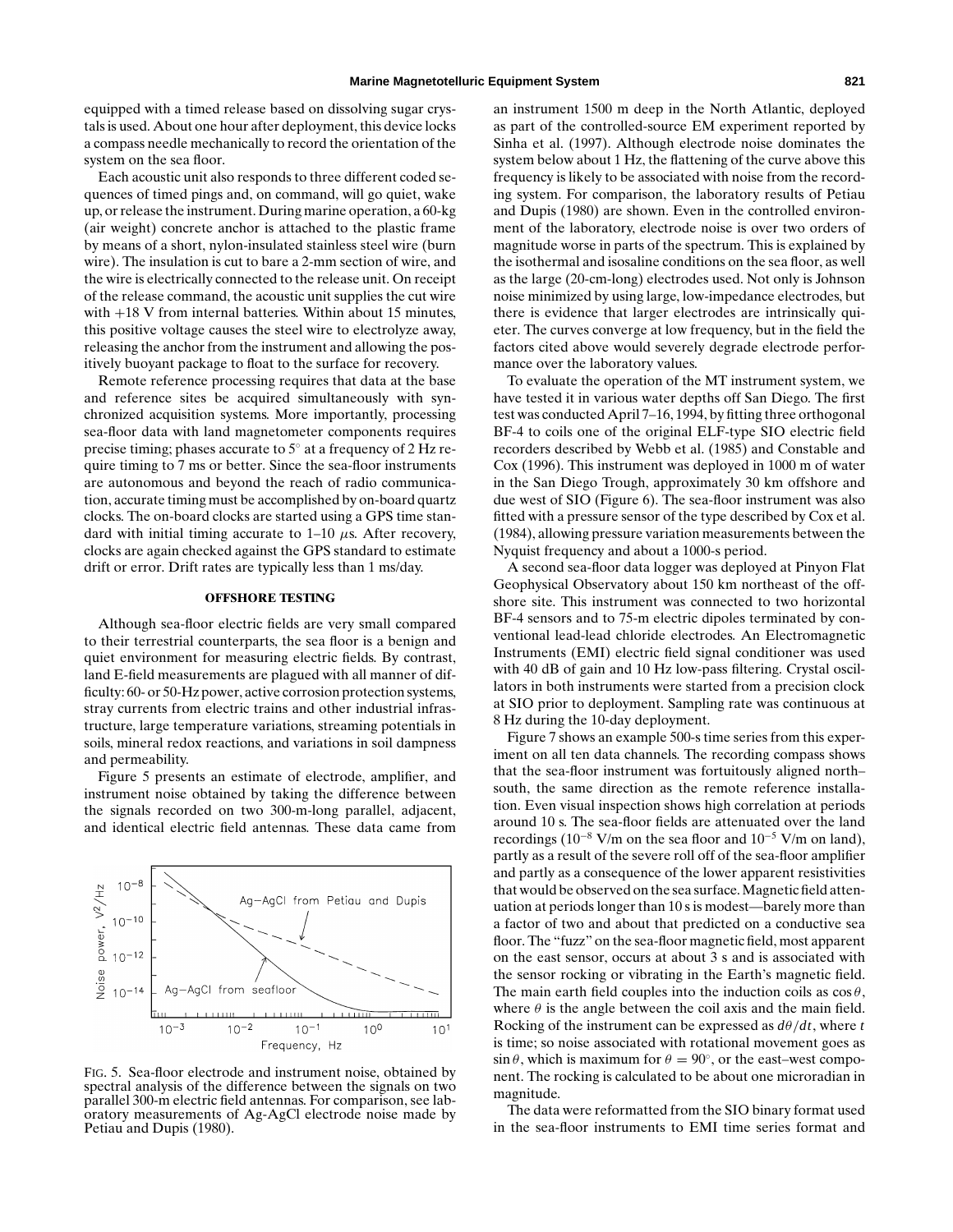#### **822 Constable et al.**

written to optical disk using the ISO 9660 standard. This allows considerable volumes of data (up to 700 Mbytes at a time) to be read directly into MTR-93, a commercial MT software package for computation of MT response functions. A total of nine days of data were processed in this way.

Figure 8 shows coherency between the unrotated magnetic field at the remote site and the sea-floor site. Coherency is high at periods longer than 10 s, showing that the magnetic fields are spatially homogeneous over these distances, that the orientation of the sea-floor instrument has been correctly estimated, and the sea-floor magnetic field is being measured with fidelity. The dramatic drop in coherency at periods shorter than 7 s comes from a combination of the red source-field spectrum and seawater attenuation.

Figure 9 (solid symbols) shows the computed MT response computed using both *E* and *B* fields from the sea-floor instrument, remote reference processed using Pinyon Flat data. At high frequencies we see the sea floor response for both modes asymptote to seawater resistivity (0.3  $\Omega$ m), as one would expect for water-saturated surface sediments. At low frequencies a depression of the *XY* mode creates considerable anisotropy, as one might expect from a coast effect that depresses the electric field perpendicular to the coastline. Data quality is excellent down to periods of about 8 s, whereupon the loss of field strength increases error considerably, although the data are still consistent. At periods shorter than 3–5 s, errors exceed 100%.

To attempt a quantitative interpretation of a single MT site having such a complicated response would be ill advised. However, it is instructive to find the best possible fit to the two components that could be derived from 1-D structure. Such a fit is provided by the  $\rho^+$  algorithm of Parker and Booker (1996), which is similar to the well-established  $D^+$  algorithm of Parker and Whaler (1981) but operating on resistivity and phase rather than complex admittance. The results are shown by the solid lines in Figure 9. These fits tell us three things.

- 1) On land, experience shows that the two components of a 2-D MT response can be fit separately using 1-D theory. This does not hold for the sea floor. The departures from the best 1 D fits, evident as overly steep transverse electric (TE) resistivities at periods longer than 100 s and low, even negative, phases at the 40-s period, are characteristic of working within the conductive seawater near a coastline. Indeed, simple modeling of the sea-floor bathymetry and coastline reproduces both these features using a 2-D model.
- 2) The ability to fit the broad features of apparent resistivity and phase indicates the data are meaningful and causal (that is, instrumental problems are not evident).
- 3) The one sigma error bars plotted for the data are derived from the response function estimation process and are only approximately related to true data quality. We can use the scatter of the apparent resistivity data around



FIG. 6. Map showing location of sea floor and remote reference sites.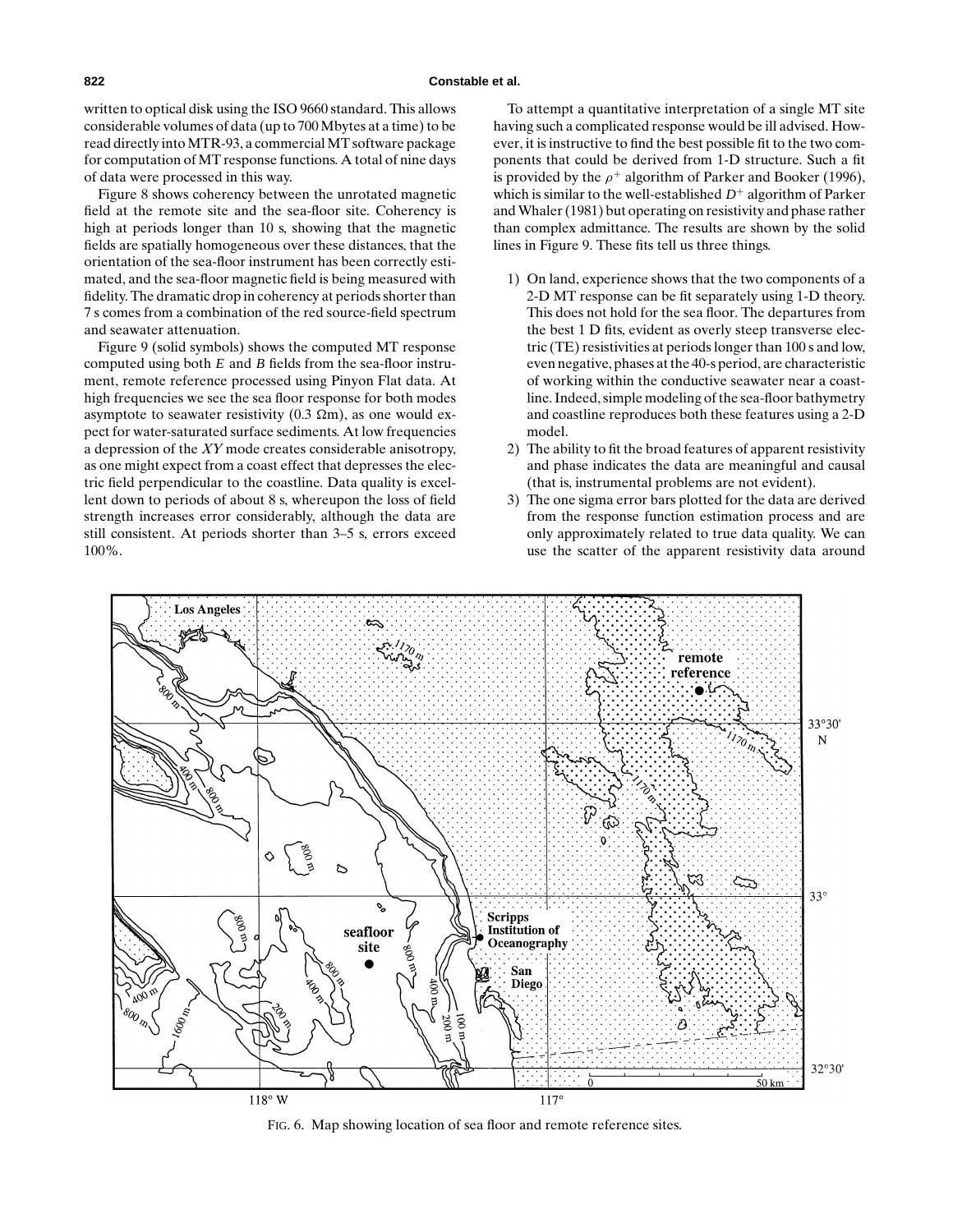the optimal fits in the band 10–100 s (where 3-D effects appear minimal) to make a more realistic estimate of data quality. The scatter measured in this way suggests an average error of 12% for the *YX* mode and 8% for the *XY* mode. With 11 data per decade of frequency, we have considerable redundancy; stacked down to 3 data points per decade (as is used for the modeling in the companion paper), the appropriate errors would be 6% and 4%.

Shallow-water deployments (around 100 m) have also been carried out off San Diego. In these deployments the quality of the electric field measurements is still good, but motional noise associated with wave activity and water currents degrades the quality of the magnetic field significantly. Sea-floor magnetic recordings can be replaced with nearby land magnetic recordings to produce a hybrid MT response constructed from seafloor electric fields and land magnetic fields. Using 1-D theory described earlier, it can be shown that this hybrid response is similar to a sea-surface MT response (Figure 10). Since the difference between the (effective) sea-surface response and the



FIG. 7. Sample time series collected in 1-km water depth off San Diego and the remote reference site at Pinyon Flat Geophysical Observatory.

sea-floor response is not great for the thinner seawater layer, this approach is quite tractable, and excellent MT responses to frequencies of 10 Hz have been obtained in this way. Both 1-D and 2-D forward and inverse modeling codes can be modified to deal with such a hybrid MT response in a rigorous fashion, or conventional 1-D interpretation can be used on the longer period part of the response curve, assuming the response to be a sea-surface MT curve. In a compromise approach, 1-D inversion of the hybrid MT curve can be used to correct the data for the effect of seawater, thus constructing a sea-floor response for conventional 2-D or 3-D interpretation.

## **CONCLUDING REMARKS**

Using a novel combination of induction coil sensors and accoupled electric field amplifiers, good-quality sea-floor magnetotelluric responses at periods of 3 s to 1000 s have been obtained in water 1 km deep. In the past, a short period limit of 300 s would be typical for marine MT in water of this depth. In shallower water, responses to several hertz can be obtained. This increased bandwidth allows the MT method to be used on the continental shelf to map sedimentary structure as an aid to petroleum exploration. While MT lacks the resolution of the seismic reflection technique, it can be used in situations where the seismic method performs poorly, such as imaging beneath salt, volcanics, or carbonates. Also, because electrical conductivity is a strong function of porosity, it can be used alone or in conjunction with seismic velocities to interpret porosity and permeability (e.g., Evans, 1994). There are also many academic applications of these instruments because the increased bandwidth extends the resolution of the MT method from the mantle into the oceanic crust. For example, model studies show that crustal magma chambers at midocean ridges are resolvable with 10–1000-s data, easily obtained over the relatively shallow ridge bathymetry. Structure associated with porosity variations



FIG. 8. Unrotated coherency between magnetic fields at Pinyon Flat and the sea-floor site in the N–S (circles) and E–W directions (triangles).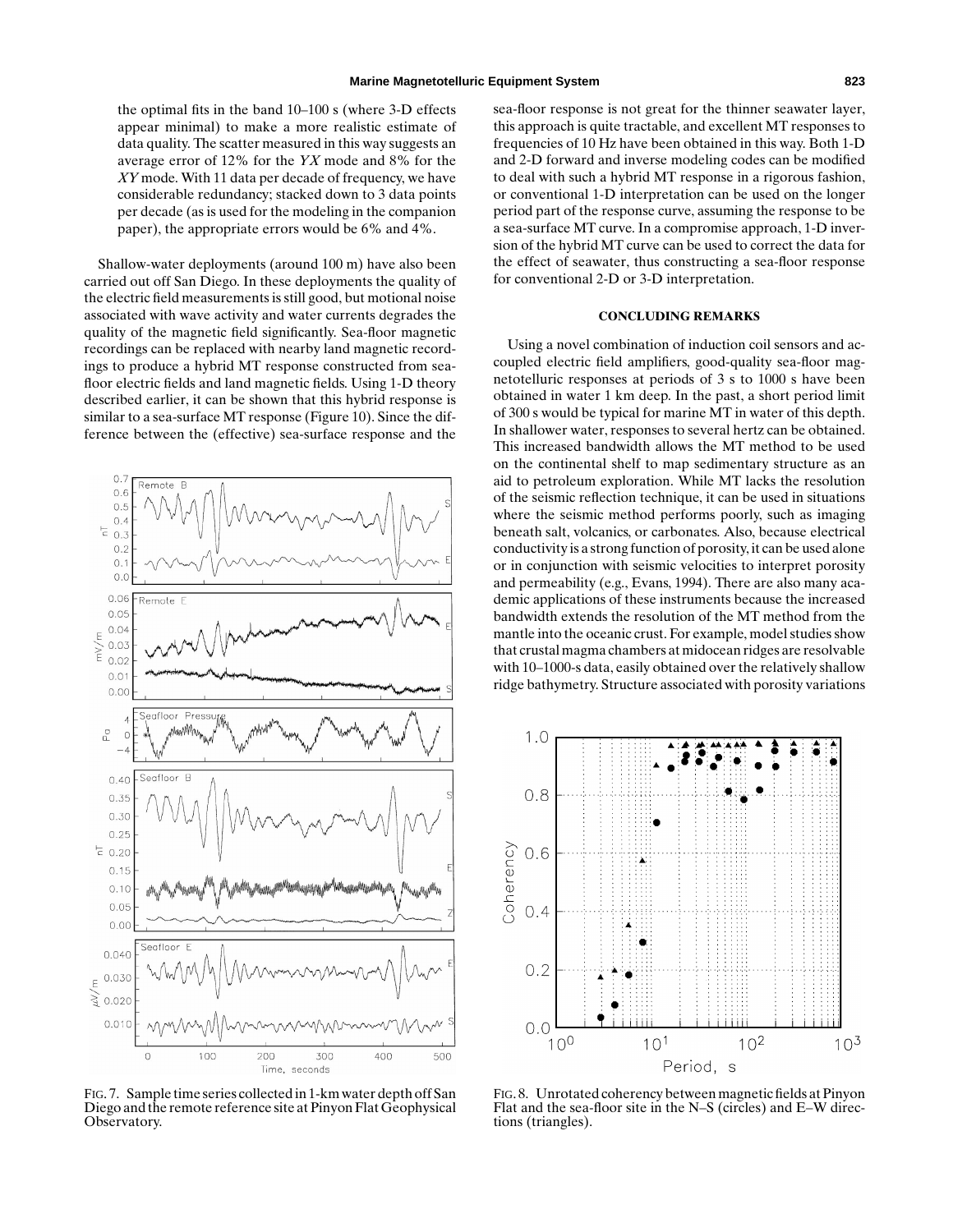in the accretionary wedges of subduction zones also represents a viable target.

In the companion paper (Hoversten et al., 1998, this issue), 10–20 stations of synthetic data are inverted to recover accurate 2-D structure for a variety of subsalt geometries. In practice, several times this number of stations might be needed to characterize a prospect, and a modern MT land survey can consist of up to 50 or 100 stations. The new SIO MT system has been designed with operations of this size in mind. Once a field project is mobilized, it takes about an hour to prepare an instrument for deployment and perhaps another hour to recover a deployed instrument (depending on water depth and station spacing). Thus, about five instruments can be recovered and deployed in a 10-hour work day and left overnight to record. At this rate a



FIG. 9. Apparent resistivity and impedance phase of rotated sea-floor MT response computed using the Pinyon Flat remote reference. The YX component is plotted as squares and the XY component as circles, where  $Y\hat{X}$  is associated with an electric field oriented at 5◦. The error bars are one standard error derived from the response function estimation. As a measure of internal scatter and as an indicator of 3-D effects, optimal 1-D fits to each component have been made using the  $\rho^+$  algorithm of Parker and Booker (1996) (solid lines).



FIG. 10. The effect of constructing an MT impedance using the sea surface (land) magnetic field with a sea-floor electric field to produce a hybrid response, compared with conventional MT responses on the sea floor and sea surface for the simple two-layer model shown.